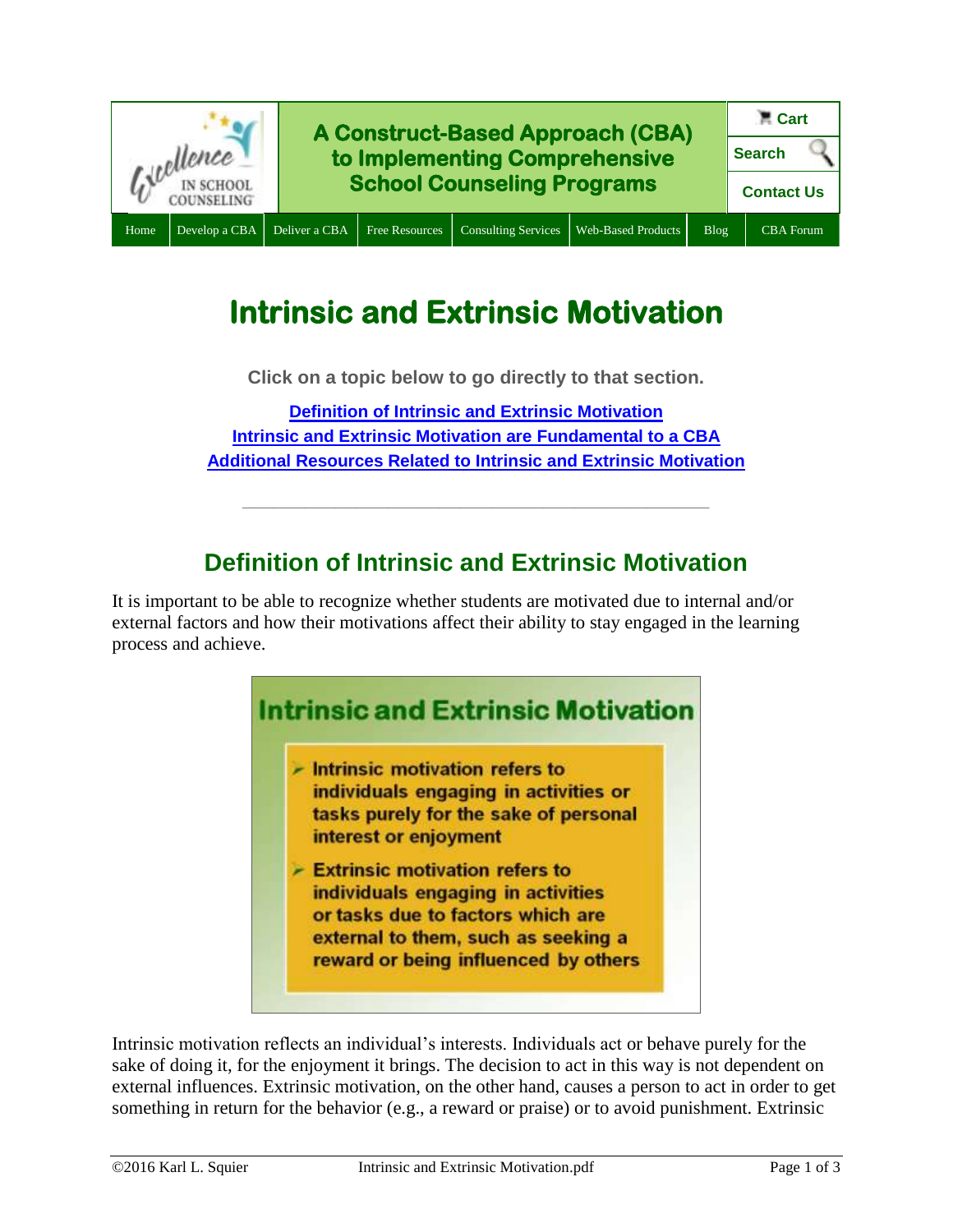motivation is influenced by others and by situations in which we find ourselves. Although the origin of intrinsic motivation can sometimes start with extrinsic motivators, these terms generally denote what is internal vs. what is external to the individual. It is important for students to be able to identify and distinguish between their intrinsic and extrinsic motivators.

## <span id="page-1-0"></span>**Intrinsic and Extrinsic Motivation are Fundamental to a CBA**

School counselors help student distinguish between these two types of motivations and how to more effectively manage both to maximize their learning potential. School counselors can help students understand what their interests are that excite them, that they do because they derive enjoyment from them. Intrinsic motivation has been linked to increased interest in learning, accomplishing goals and achieving at higher levels.

It is important that all students understand what things they find to be intrinsically interesting and cultivate and develop their intrinsic interests. Areas of intrinsic interest reflect appropriate career directions and academic specializations. It is likewise important that all students identify the tasks that they must master that are not intrinsically interesting. In these areas they will need to learn to apply self-motivational strategies to direct and sustain their learning behavior.

Students can be taught to identify their intrinsic and extrinsic motivators and how these motivators affect their learning. School counselors should deliver curriculum activities that guide them through the process of understanding their motivators and learning strategies for increasing the positive while reducing the negative influences on their learning and lives. The websites in the "Additional Resources" section below provide some strategies for increasing students' awareness of their motivational patterns and how to control their influence.

## **Additional Resources Related to Intrinsic and Extrinsic Motivation**

<span id="page-1-1"></span>The Internet is a wonderful tool for accessing information on just about any topic. It has been invaluable in helping us to identify what research has demonstrated to be strongly related to students' academic achievement and well-being, and evidence-based practices that provide concrete examples of how to translate the research findings into meaningful learning opportunities that support student development.